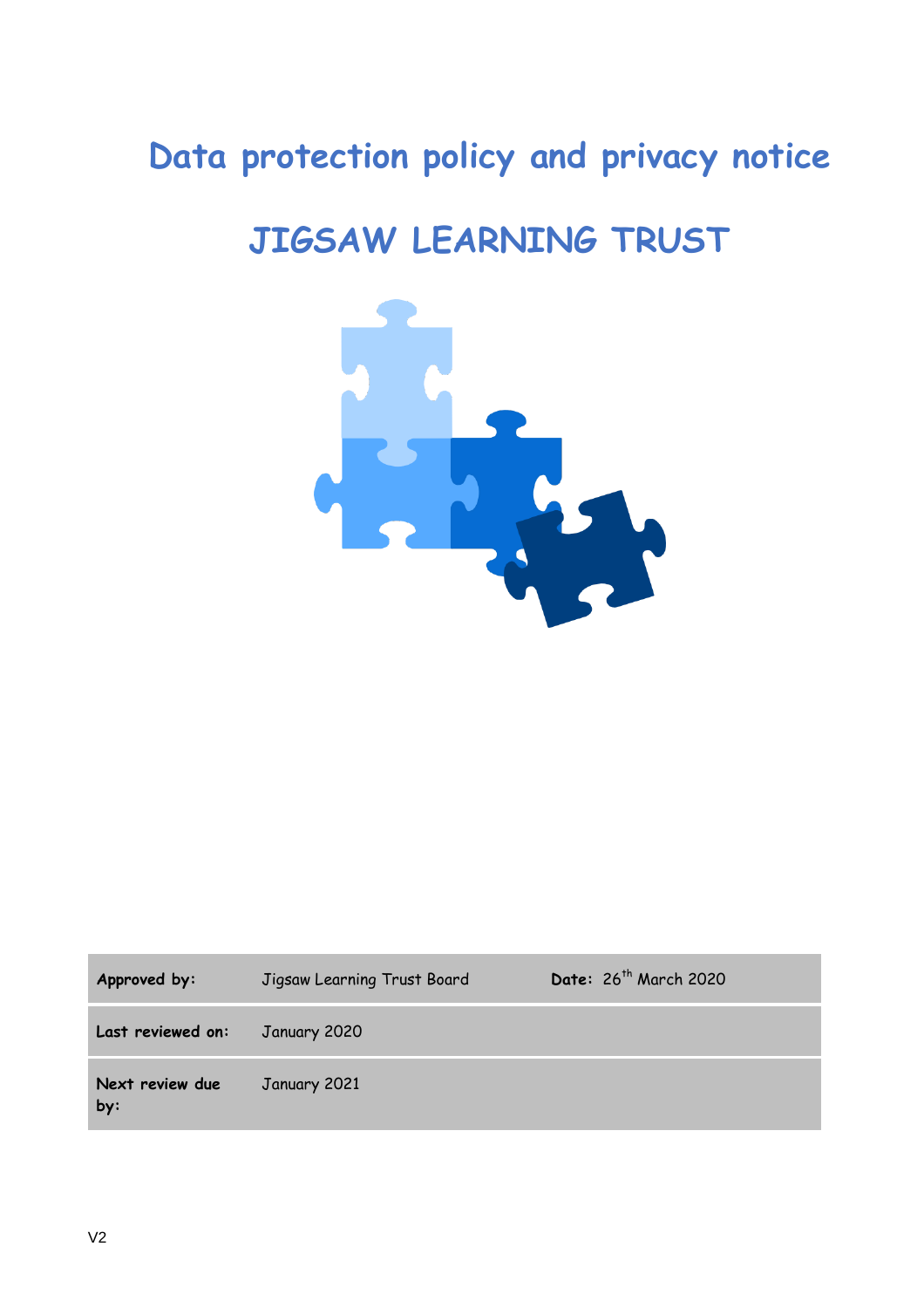# Contents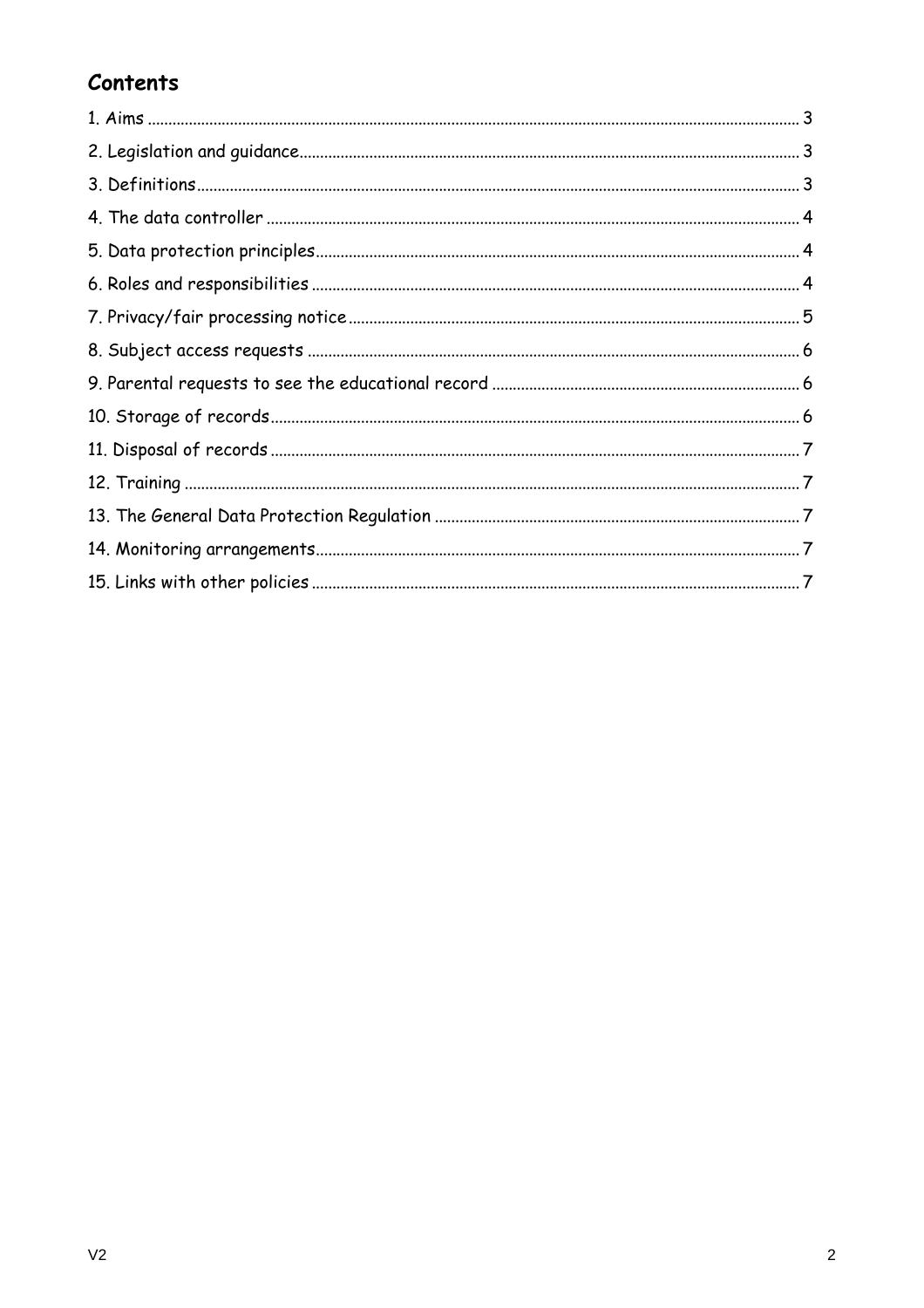# **1. Aims**

Our school aims to ensure that all data collected about staff, pupils, parents and visitors is collected, stored and processed in accordance with the Data Protection Act 2018.

This policy applies to all data, regardless of whether it is in paper or electronic format.

# **2. Legislation and guidance**

This policy meets the requirements of the [Data Protection Act 2018,](http://www.legislation.gov.uk/ukpga/1998/29/contents) and is based on quidance [published by the Information Commissioner's Office](https://ico.org.uk/for-organisations/guide-to-data-protection/) and [model privacy notices published by the](https://www.gov.uk/government/publications/data-protection-and-privacy-privacy-notices)  [Department for Education.](https://www.gov.uk/government/publications/data-protection-and-privacy-privacy-notices)

It also takes into account the expected provisions of the [General Data Protection Regulation,](http://data.consilium.europa.eu/doc/document/ST-5419-2016-INIT/en/pdf) which is new legislation due to come into force in 2018.

In addition, this policy complies with regulation 5 of the Education (Pupil Information) (England) [Regulations 2005,](http://www.legislation.gov.uk/uksi/2005/1437/regulation/5/made) which gives parents the right of access to their child's educational record.

This policy complies with our funding agreement and articles of association.

| Term                    | <b>Definition</b>                                                                                                                                                                                                                                                                                                                     |
|-------------------------|---------------------------------------------------------------------------------------------------------------------------------------------------------------------------------------------------------------------------------------------------------------------------------------------------------------------------------------|
| Special Category data   | Data from which a person can be identified,<br>including data that, when combined with other<br>readily available information, leads to a person<br>being identified, including IP addresses.                                                                                                                                         |
| Sensitive personal data | Data such as:<br>• Racial or ethnic origin<br>• Political opinions<br>• Religious beliefs, or beliefs of a similar<br>nature<br>Where a person is a member of a trade<br>$\bullet$<br>union<br>Physical and mental health<br>• Sexual orientation<br>• Whether a person has committed, or is<br>alleged to have committed, an offence |
|                         | Biometric and genetic data<br>$\bullet$                                                                                                                                                                                                                                                                                               |

### **3. Definitions**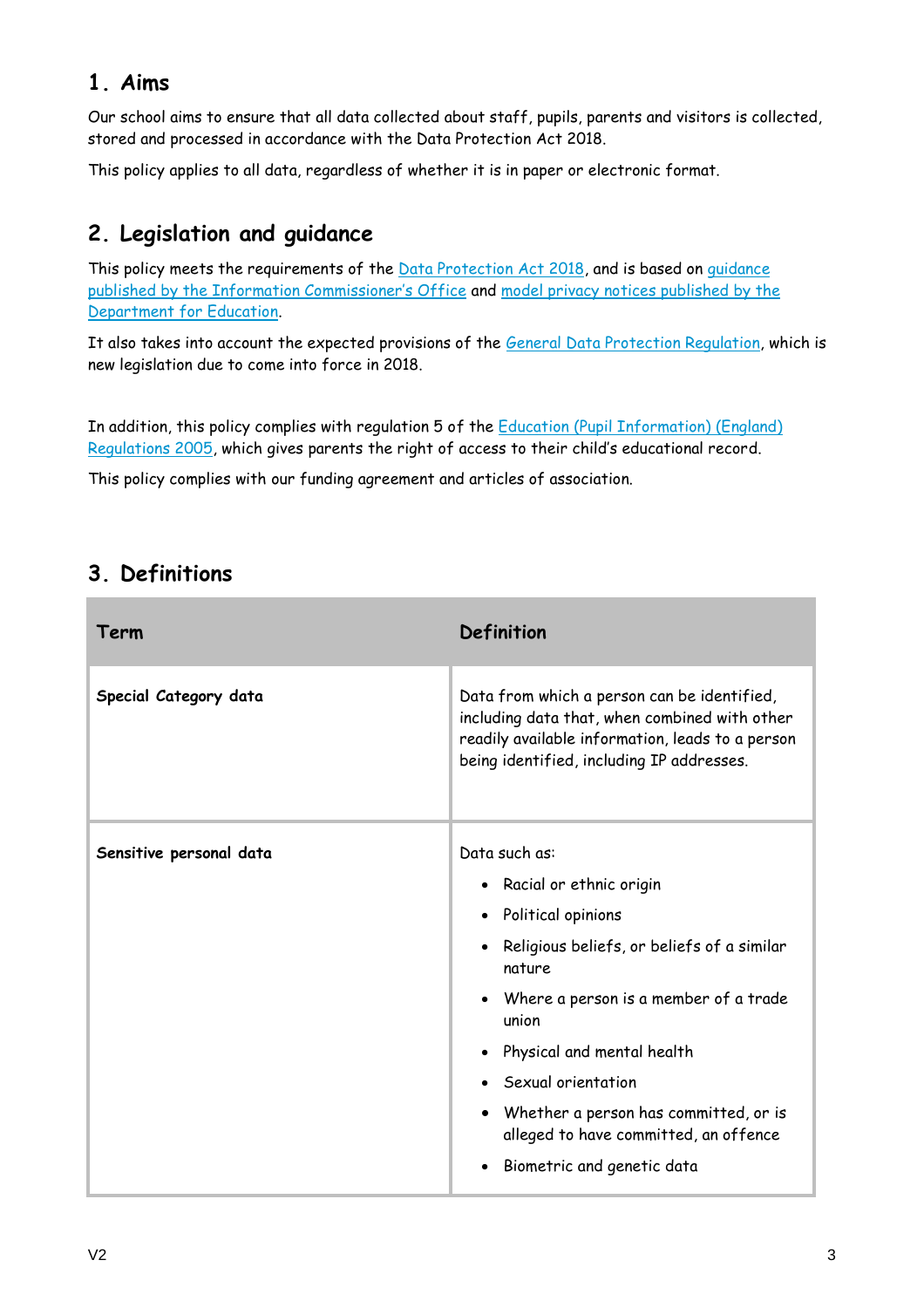| Processing      | Obtaining, recording or holding data                                                                                       |
|-----------------|----------------------------------------------------------------------------------------------------------------------------|
| Data subject    | The person whose personal data is held or<br>processed                                                                     |
| Data controller | A person or organisation that determines the<br>purposes for which, and the manner in which,<br>personal data is processed |
| Data processor  | A person, other than an employee of the data<br>controller, who processes the data on behalf of<br>the data controller     |

# **4. The data controller**

Our school processes personal information relating to pupils, staff and visitors, and, therefore, is a data controller. Our school delegates the responsibility of data controller to the Business Manager, Mrs Anne Gibson.

The school is registered as a data controller with the Information Commissioner's Office and renews this registration annually.

# **5. Data protection principles**

The Data Protection Act 2018 is based on the following data protection principles, or rules for good data handling:

- Data shall be processed fairly and lawfully
- Personal data shall be obtained only for one or more specified and lawful purposes
- Personal data shall be limited to only what is required for the purpose for which it is collected.
- Personal data shall be accurate and, where necessary, kept up to date
- Personal data shall not be kept for longer than is necessary for the purpose(s) for which it is processed
- Appropriate technical and organisational measures shall be taken against unauthorised or unlawful processing of personal data, and against accidental loss or destruction of, or damage to, personal data

# **6. Roles and responsibilities**

The governing board has overall responsibility for ensuring that the school complies with its obligations under the Data Protection Act 2018.

Day-to-day responsibilities rest with the headteacher, or the deputy headteacher in the headteacher's absence. The headteacher will ensure that all staff are aware of their data protection obligations, and oversee any queries related to the storing or processing of personal data.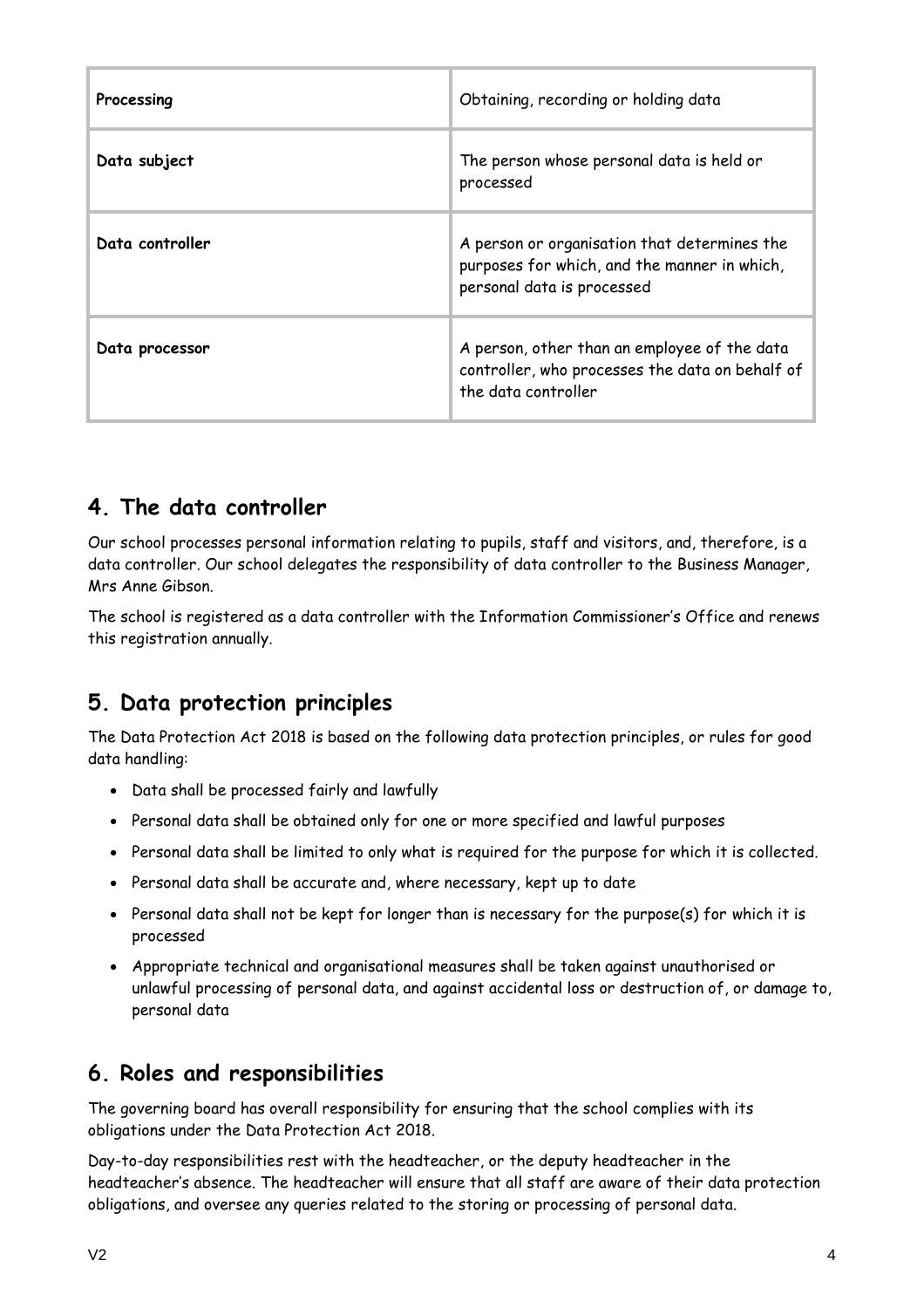Staff are responsible for ensuring that they collect and store any personal data in accordance with this policy. Staff must also inform the school of any changes to their personal data, such as a change of address.

# **7. Privacy/fair processing notice**

#### **7.1 Pupils and parents**

Please refer to our website via this link:

**[http://www.fulwellinfant.org.uk/downloadable/privacy/jlt\\_privacy\\_notice\\_parents.pdf](http://www.fulwellinfant.org.uk/downloadable/privacy/jlt_privacy_notice_parents.pdf)**

#### **7.2 Staff**

We process data relating to those we employ to work at, or otherwise engage to work at, our school. The purpose of processing this data is to assist in the running of the school, including to:

- Enable individuals to be paid
- Facilitate safe recruitment
- Support the effective performance management of staff
- Improve the management of workforce data across the sector
- Inform our recruitment and retention policies
- Allow better financial modelling and planning
- Enable ethnicity and disability monitoring
- Support the work of the School Teachers' Review Body

Staff personal data includes, but is not limited to, information such as:

- Contact details
- National Insurance numbers
- Salary information
- Qualifications
- Absence data
- Personal characteristics, including ethnic groups
- Medical information
- Outcomes of any disciplinary procedures

We will only retain the data we collect for as long as is necessary to satisfy the purpose for which it has been collected.

We will not share information about staff with third parties without consent unless the law allows us to.

We are required, by law, to pass certain information about staff to specified external bodies, such as our local authority and the Department for Education, so that they are able to meet their statutory obligations.

Any staff member wishing to see a copy of information about them that the school holds should contact the Data Protection Officer Mrs Anne Gibson.(Fulwell Infant) or Mrs Janet Heckles (Ouston Primary School).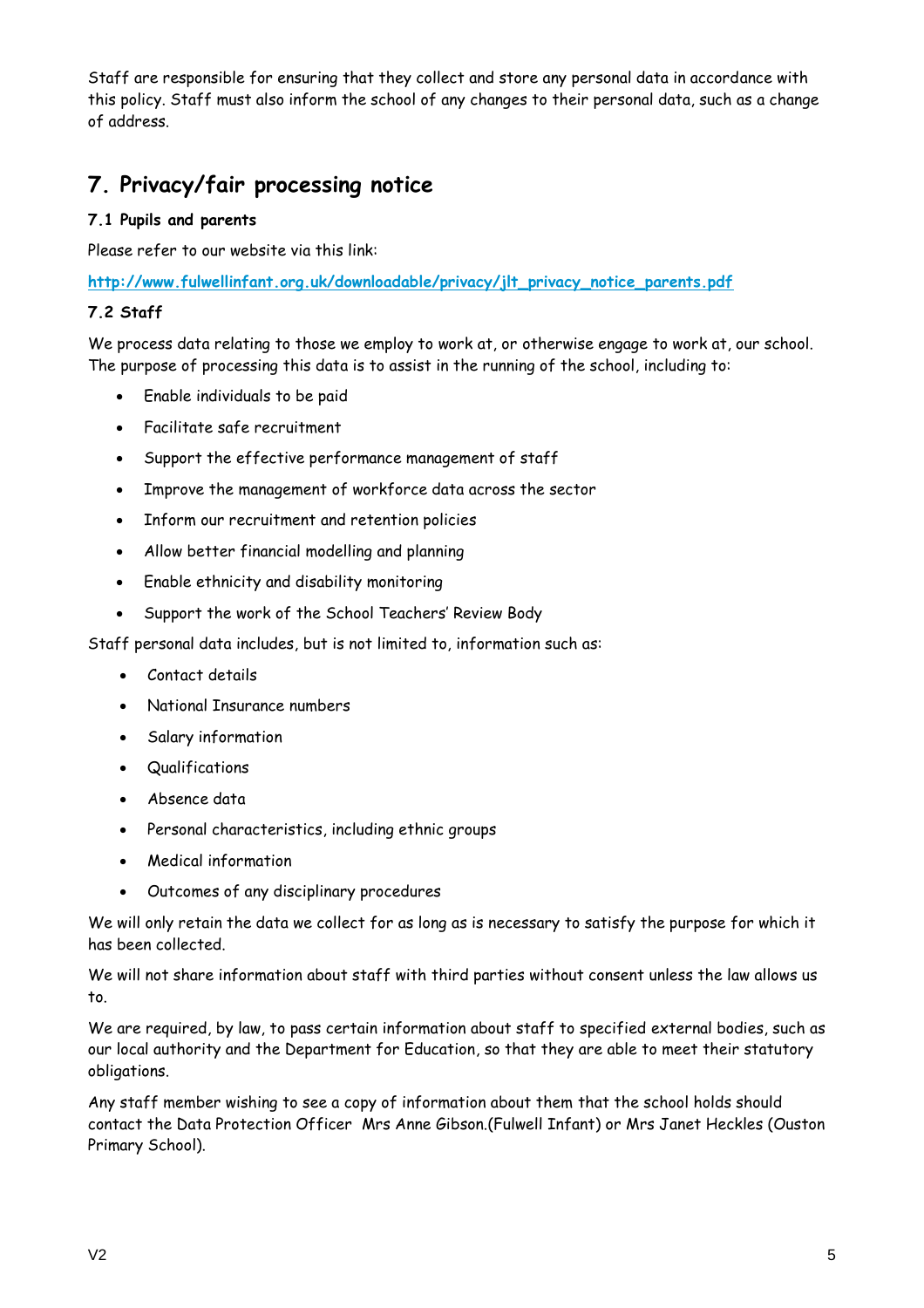# **8. Data Subject Rights**

Under the Data Protection Act 2018, pupils, parents and staff have a right to request access to information the school holds about them. This is known as a subject access request.

Subject access requests must be submitted in writing, either by letter, email or fax. Requests should include:

- The pupil's name
- A correspondence address
- A contact number and email address
- Details about the information requested

The school will not reveal the following information in response to subject access requests:

- Information that might cause serious harm to the physical or mental health of the pupil or another individual
- Information that would reveal that the child is at risk of abuse, where disclosure of that information would not be in the child's best interests
- Information contained in adoption and parental order records
- Certain information given to a court in proceedings concerning the child

Requests to access in accordance with the education (pupil information England) regulations 2005 for information that rolls outside these regulations, access will be provided in 30 days for all or part of the pupil's educational record will be provided within 15 school days.

The maximum charge that will apply is £10.00.

# **9. Parental requests to see the educational record**

Parents have the right of access to their child's educational record, free of charge, within 15 school days of a request.

Personal data about a child belongs to that child, and not the child's parents. This is the case even where a child is too young to understand the implications of subject access rights.

For a parent to make a subject access request, the child must either be unable to understand their rights and the implications of a subject access request, or have given their consent.

# **10. Storage of records**

- Paper-based records and portable electronic devices, such as laptops and hard drives, that contain personal information are kept under lock and key when not in use
- Papers containing confidential personal information should not be left on office and classroom desks, on staffroom tables or pinned to noticeboards where there is general access
- Where personal information needs to be taken off site (in paper or electronic form), staff must sign it in and out from the school office
- Passwords that are at least 8 characters long containing letters and numbers are used to access school computers, laptops and other electronic devices. Staff and pupils are reminded to change their passwords at regular intervals
- Encryption software is used to protect all portable devices and removable media, such as laptops and USB devices